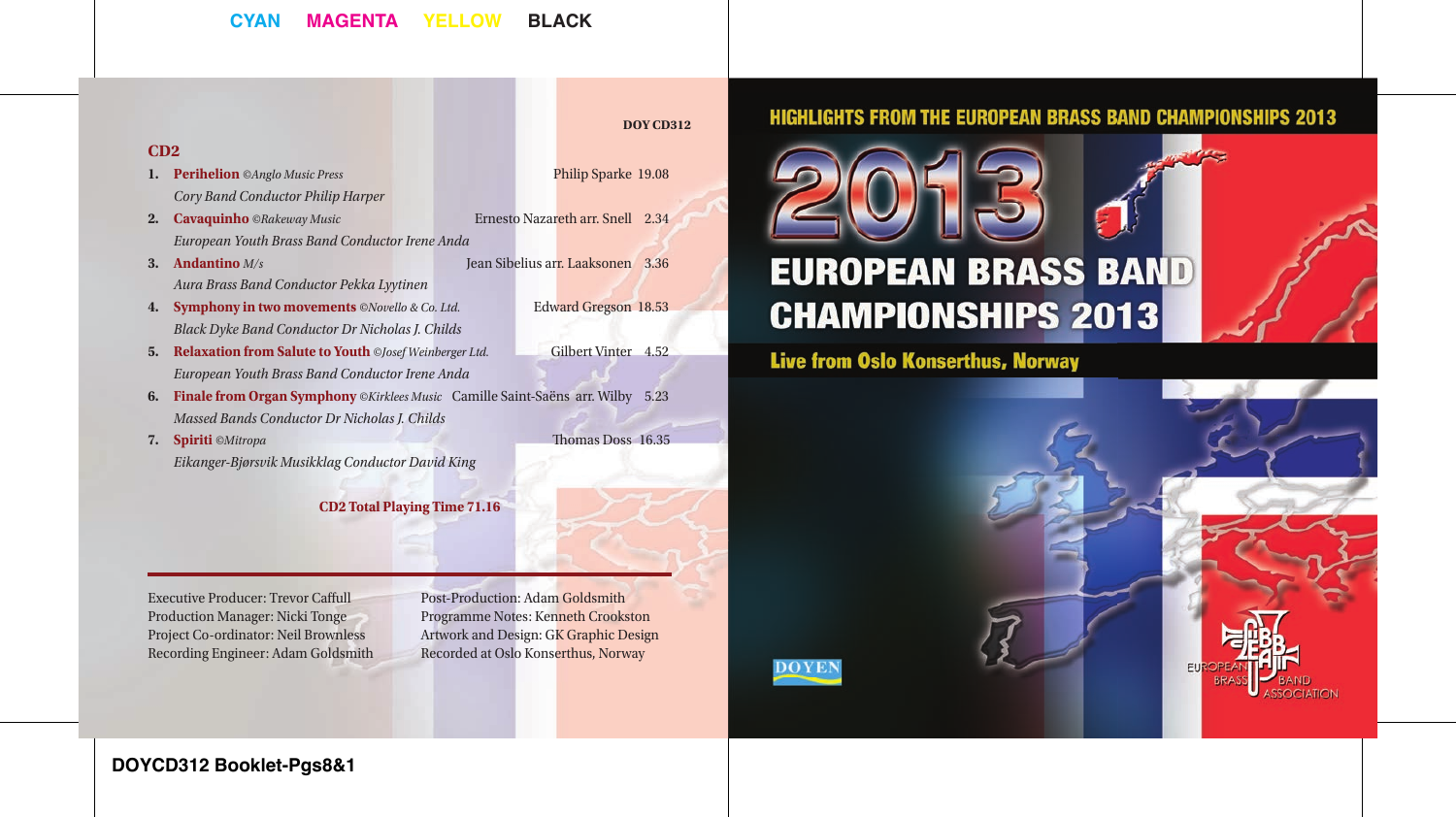#### **Highlights from the European Brass Band Championships 2013**

The European Brass Band Championships have come a long way since they were first held at the Royal Albert Hall in 1978. Those fledgling years until 1982 saw it exist mainly as a sideshow to the National Brass Band Championships of Great Britain, but the decision to leave London and take the event around the Continent in 1983 was a major turning point, not only for the Championships themselves, but for the brass band culture throughout Europe, which has grown, both in size and quality, beyond all recognition in the following three decades.

Austria, Belgium, Germany, Luxembourg, The Netherlands, Norway and Switzerland have all now hosted the European Championships, in addition to occasional visits to the four UK nations, with the format evolving to now become a weeklong festival of brass music featuring highprofile performances by the annuallyformed European Youth Brass Band, in addition to competitions for composers, conductors and soloists.

2013 saw the Championships make a fifth visit to Norway, which previously hosted the event in 1989, 1996, 2003 (Bergen) and 2008 (Stavanger). This time the capital city was chosen as the venue for the Continent's leading brass bands to pit their wits against each other, and the first weekend in May saw bands from Austria, Belgium, England, Denmark, France, The Netherlands, Sweden, Switzerland and Wales, as well as the home nation's representative, the outstanding Eikanger-Bjørsvik Musikklag, gather in the Oslo Concert Hall.

This 'Highlights' recording provides a taste of a memorable weekend in the history of the European Brass Band Championships and it opens in apposite style with a performance of the testpiece by the new Champion - Cory Band from Wales. The subject matter of *Myth Forest* by Norwegian composer Stig Nordhagen may appear modest - a pond near the composer's home called Hestefallstjønn - but it followed in a

### **CD1**

- **1. Myth Forest** ©Norsk Noteservice as Stig Nordhagen 18.19  *Cory Band Conductor Philip Harper*
- **2. In Perfect Peace** ©SP&S *N CONS CONS CONS CONS CONS CONS CONS CONS CONS CONS CONS CONS CONS CONS CONS CONS CONS CONS CONS CONS CONS* 
	- *Norwegian National Brass Band Conductor Bjørn Sagstad*
- 
- *Trumpet Soloist Ole Edvard Antonsen with Norwegian National Brass Band Conductor Bjørn Sagstad*
- *Black Dyke Band Conductor Robert Childs Robert* **4. Morning** ©Obrasso Verlag
- **5. In the Hall of the Mountain King** *©Obrasso Verlag* **b** Edvard Grieg arr. Lorriman 2.10  *Black Dyke Band Conductor Robert Childs*
- **6. Seabird Mob, Fly On! (3rd Movement)** ©Norsk Noteservice as Idar Torskangerpoll 2.57  *European Youth Brass Band Conductor Irene Anda European Brass Conductor Irene*
- **7. One Voice** ©*EMI Music Publishing Ltd.* Barry Manilow arr. Farr **3.42** *European Youth Brass Band Conductor Irene Anda*<br> **8. Fragile Oasis** ©Peter Meechan Music
- **8. Fragile Oasis** *©Peter Meechan Music*Peter Meechan 15.48  *Leyland Band Conductor Michael Bach Leyland*
- **9. When Thunder Calls**  $@PLC$  *Music* **Paul Lovatt-Cooper 4.52**  *Black Dyke Band Conductor Robert Childs ConductorRobert*

#### **CD1 Total Playing Time 60.55 CD1 PlayingTime 6 0.55**

© & © SP&S 2013. SP&S is a division of Salvation Army Trading Company Ltd. 66-78 Denington Road, Wellingborough, Northants, NN8 2QH All rights of the owner and of the works reproduced reserved. Unauthorised copying, hiring, lending, public performance and broadcasting of this recording prohibited. (MCPS) **Example 2018 CoryBand Conductor Philip Harper CoryBand Conductor Philip Harper CoryBand Conductor Bjørn Sagstad Mikkel** *M/s* **Corresponding Conductor Biggers Band Conductor Bjørn Sagstad <b>Mikkel** *M/s* **Conductor** 

**3. Mikkel** *M/s* **COLE Edvard Antonsen 4.24** 

**Edvard Grieg arr. Lorriman 4.00**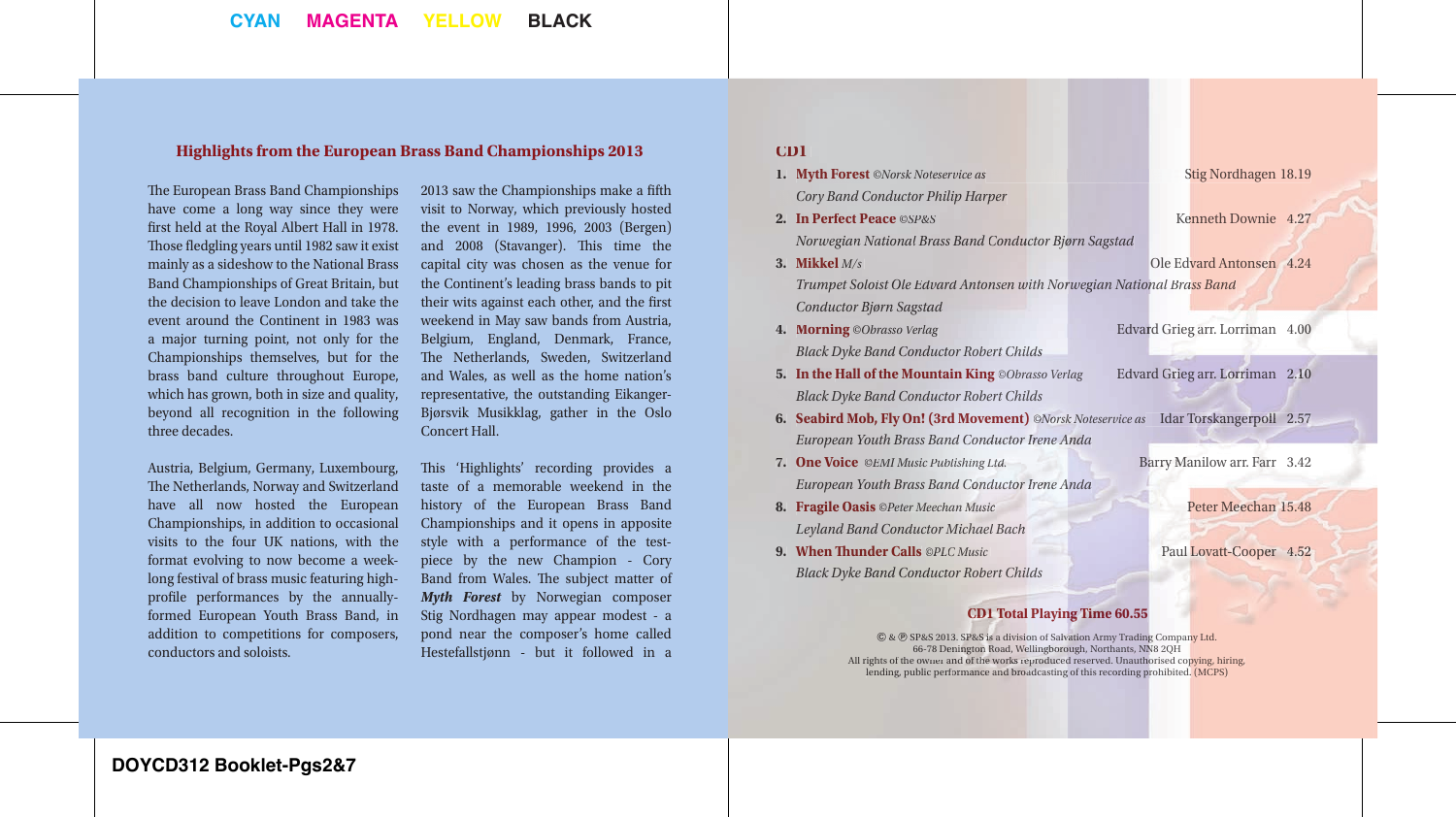The finale to the European Championships The finale to the European Championships<br>Gala Concert is usually a monumental affair, and 2013's was no exception. Turn affair, and 2013's was no exception. Turn<br>the speakers up and close your eyes as you picture Black Dyke, the European Youth Brass Band and the Norwegian National the Band perform the mighty *Finale* from Saint-Saëns' *Organ Symphony*. Saint-Saëns' *Symphony*

Thomas Doss's **S***piriti,* written as the test-piece for the 2010 European Championships, held in Linz, Austria, has has

since cemented its position as one of the most challenging but popular works in the contemporary repertoire. We hear it played by Eikanger-Bjørsvik Musikklag under its conductor David King, in a performance that won the own-choice section of the Championships and secured second place overall for the Norwegian home favourite - a memorable conclusion to this set of highlights from the Continent's greatest festival of brass music. festival brass

*Kenneth Crookston*



growing list of 'European' test-pieces that have succeeded in challenging some of the finest brass bands in the world. Cory's performance under Philip Harper left no one in any doubt that the four-time former European Champion had entered its 'new era' in as fine a shape as ever.

The Norwegian National Brass Band was formed specially to perform at the Gala Concert of the 2013 European Brass Band Championships under the cultured baton of Bjørn Sagstad. Its performance of *In Perfect Peace* by Kenneth Downie was one of the more reflective moments of an event that almost raised the roof of the Oslo Concert Hall.

Ole Edvard Antonsen is revered in Norway as one of the world's finest and most versatile trumpeters, and his performance at the Gala Concert was an undoubted highlight of the weekend. *Mikkel* is one of the soloist's own compositions.

Black Dyke Band has more European titles to its name than any other band, and it appeared in the Gala Concert as the defending champion from the 2012 event in Rotterdam. Its tribute to the host nation came from the pen of its greatest composer, Edvard Grieg, in the shape of *Morning* and *In the Hall of the Mountain King* from his *Peer Gynt Suite*.

*Seabird Mob, Fly On!* was written by Idar Torskangerpoll for the European Youth Brass Band, and the title is an anagram the listener is encouraged to solve! Here we hear the band perform the final part of this three-movement suite.

The European Youth Brass Band's contribution to the week under its first female conductor Irene Anda will live long in the memory, and its performance of the Barry Manilow classic *One Voice* featured the mature euphonium sounds of Scott Kerr.

A feature of the European Championships that has become ever more prevalent is the bespoke own-choice work, with which many bands have had success in recent years. English representative Leyland Band and its Swiss conductor Michael Bach

### **DOYCD312 Booklet-Pgs6&3**